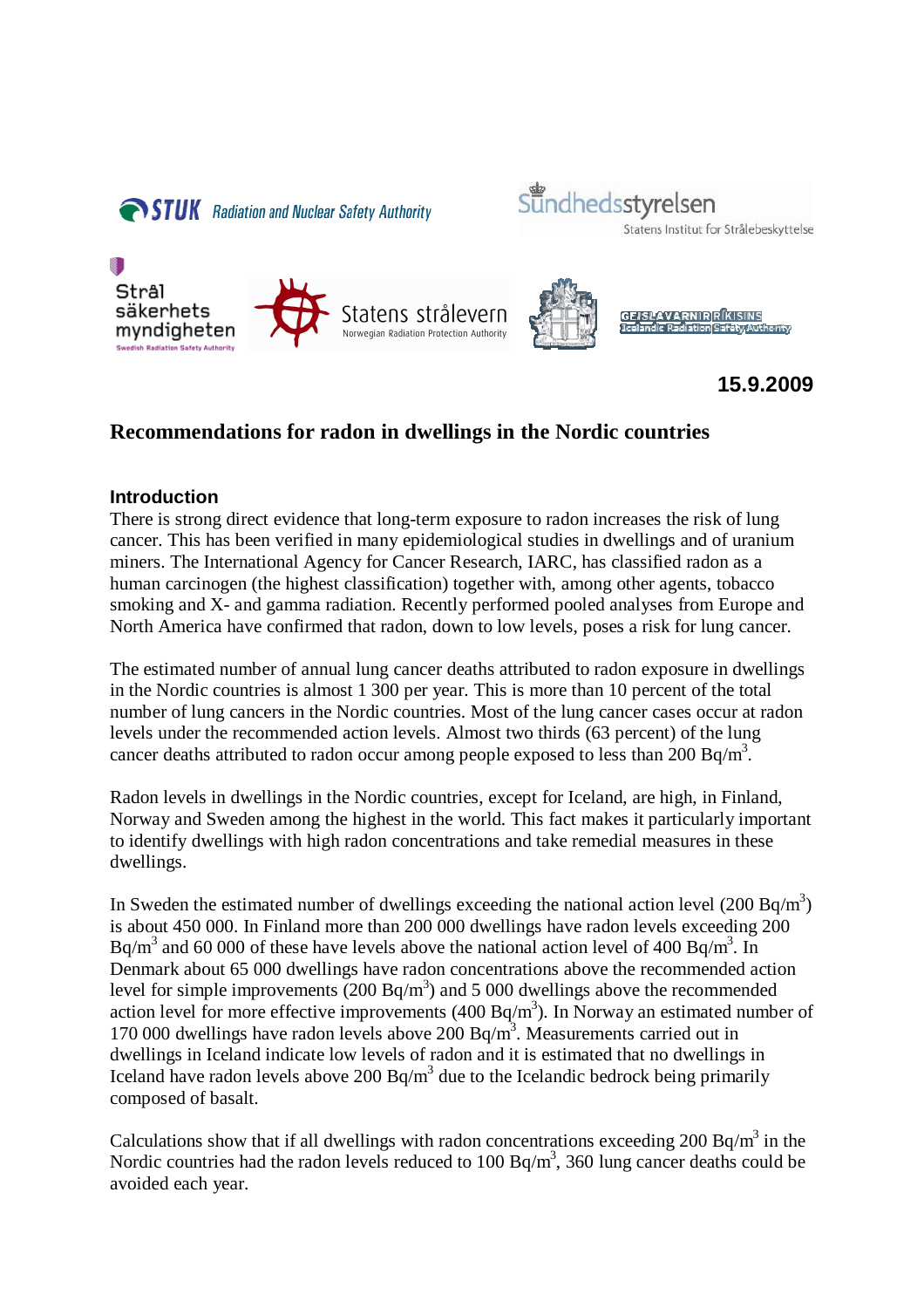It is also commendable to make efforts to reduce radon levels in dwellings in the Nordic countries even when the level is below 100 Bq/m<sup>3</sup>. If the long-term average of population exposure to radon in the Nordic countries were reduced by 10 percent about 130 lung cancer cases could be avoided annually.

## **Preventing radon in new dwellings**

*For new dwellings the reference level should be in the range 100 - 200 Bq/m<sup>3</sup> , aiming at an average level less than 50 Bq/m<sup>3</sup> . National, regional and local authorities should promote an adequate surveillance of radon levels in new dwellings.*

The most cost-effective way to reduce the average radon level, in a long-time perspective, is to assure that the radon concentrations in all new buildings are low. New buildings should therefore be planned and constructed in such a way that the annual average radon concentration will be as low as reasonably achievable, in accordance with national building codes.

## **Reducing radon levels in existing dwellings**

*The reference level for radon in existing dwellings should be in the range 100 – 200 Bq/m<sup>3</sup> . Remedial measures should be promoted with the aim of bringing the radon level in the indoor air down as low as reasonably achievable, preferably below 100 Bq/m<sup>3</sup> . Radon remediation should be undertaken with cost-effective, well documented and validated methods.* 

The national and local authorities are responsible to find effective ways to identify dwellings at risk. This could be done via surveys, campaigns and in connection with transactions when buying and selling homes.

All homeowners should be encouraged to measure radon in their homes. Local authorities should provide information about radon and how to reduce radon levels.

#### **Measurements**

*Decisions for remedial measures should be based on long-term measurements; the duration should be at least two months during the heating season. Measurement systems should be calibrated regularly and the standards used should be traceable to international standards.* 

Preferably measurements should be performed by accredited laboratories. Also measurements of radon concentrations in household water should be performed with calibrated equipment and traceable to international standards.

#### **Education and training**

*Education and training of all personnel working with radon issues is important to ensure correct information and guidance is given to the general public about radon and successful prevention and remediation.* 

Training courses should be available for: Personnel working with radon measurements and radon remediation Officials working with radon in national, regional and local authorities Building professionals